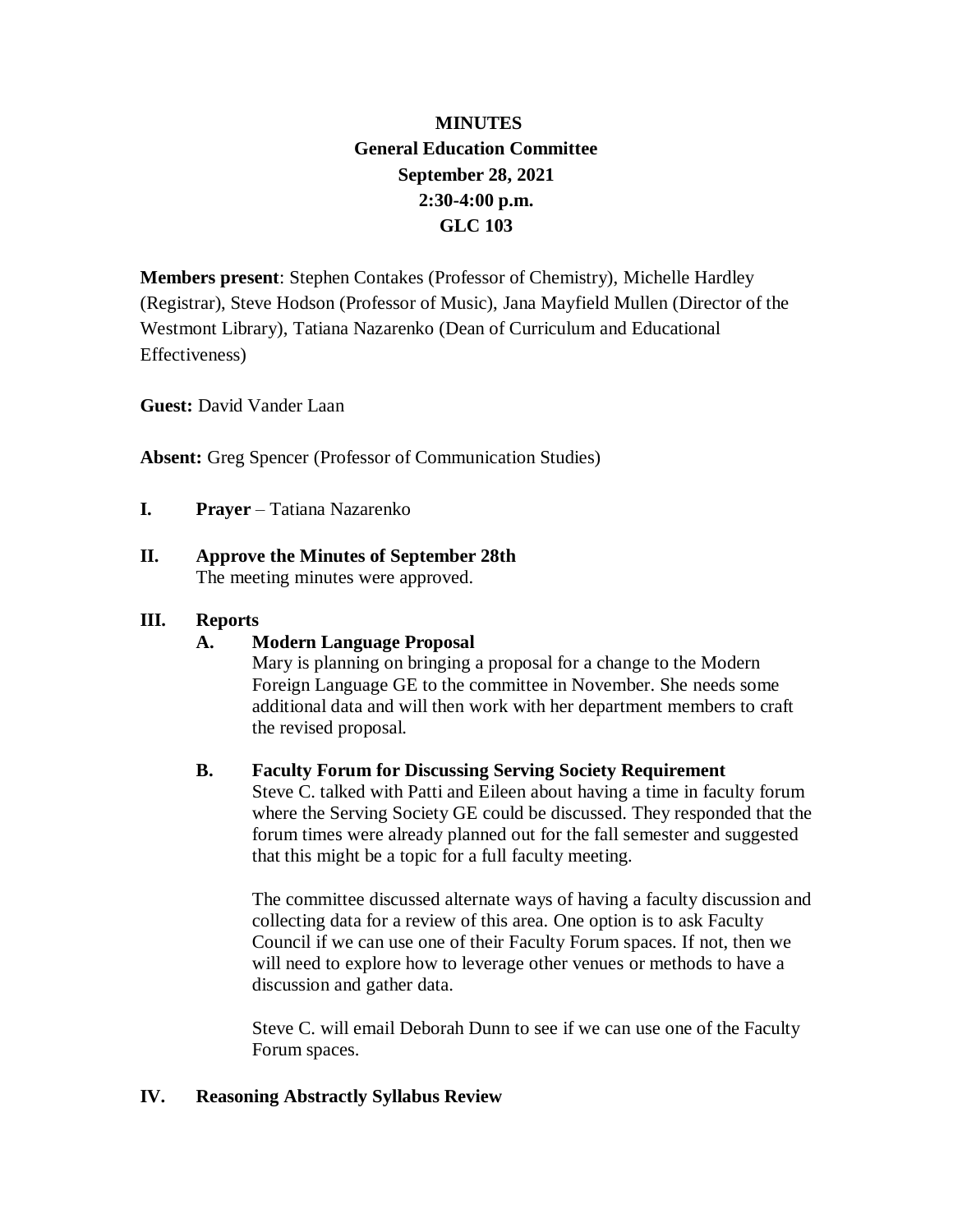The GE Committee reviewed the syllabi for the fall 2021 courses taught in this area to assess whether there were any issues within the syllabi that needed to be addressed.

There were a few issues with some of the syllabi from the Mathematics department. In some cases, the courses were taught by adjuncts who may continue teaching for us in the future.

Steve C. will send an email to the Mathematics department chair asking him to review the syllabus template with the adjunct instructors to make sure the required areas in a syllabus are covered. We are not asking them to make changes to their fall courses, but if the courses are offered or the instructors are teaching in a future semester then the syllabus template should be followed.

#### **V. Reasoning Abstractly Assessment Plan**

David Vander Laan will be leading the review of the Reasoning Abstractly GE area this year.

An initial meeting with David Vander Laan, Jim Taylor, Maryke van der Walt, and Russ Howell has taken place. Don Patterson and Carolyn Mitten did not join due to scheduling conflicts. The group developed some tentative plans and will circle back to Don and Carolyn before moving forward.

They discussed simplifying the student learning outcome for the area. Right now it asks students to identify, construct and evaluate instances of abstract reasoning. This could be simplified down to just focusing on the construction of a valid argument. The thought being that if you can construct an argument then you can identify one, and if you can evaluate an argument it then it implies you can construct a valid argument.

The tentative new student learning outcome would be "Students will be able to construct valid instances of abstract reasoning". If this moves forward then the certification criteria will be reduced as well, keeping only "construct an instance of valid reasoning about abstract objects or concepts (in the form of arguments, explanations, proofs, analyses, modeling, or processes of problem solving)".

David will be reaching out to Carolyn and Don on the revised student learning outcome language. He will then send a final draft of these changes to the full committee for approval.

The assessment will be done based on the revised outcome in both the fall and the spring if possible. If the spring assessment is early enough then David will be able to use it in his analysis. The rubric will be created by David (updating the language and format of an older rubric and using the new student learning outcome). He will send a draft of the rubric to the assessment team for approval.